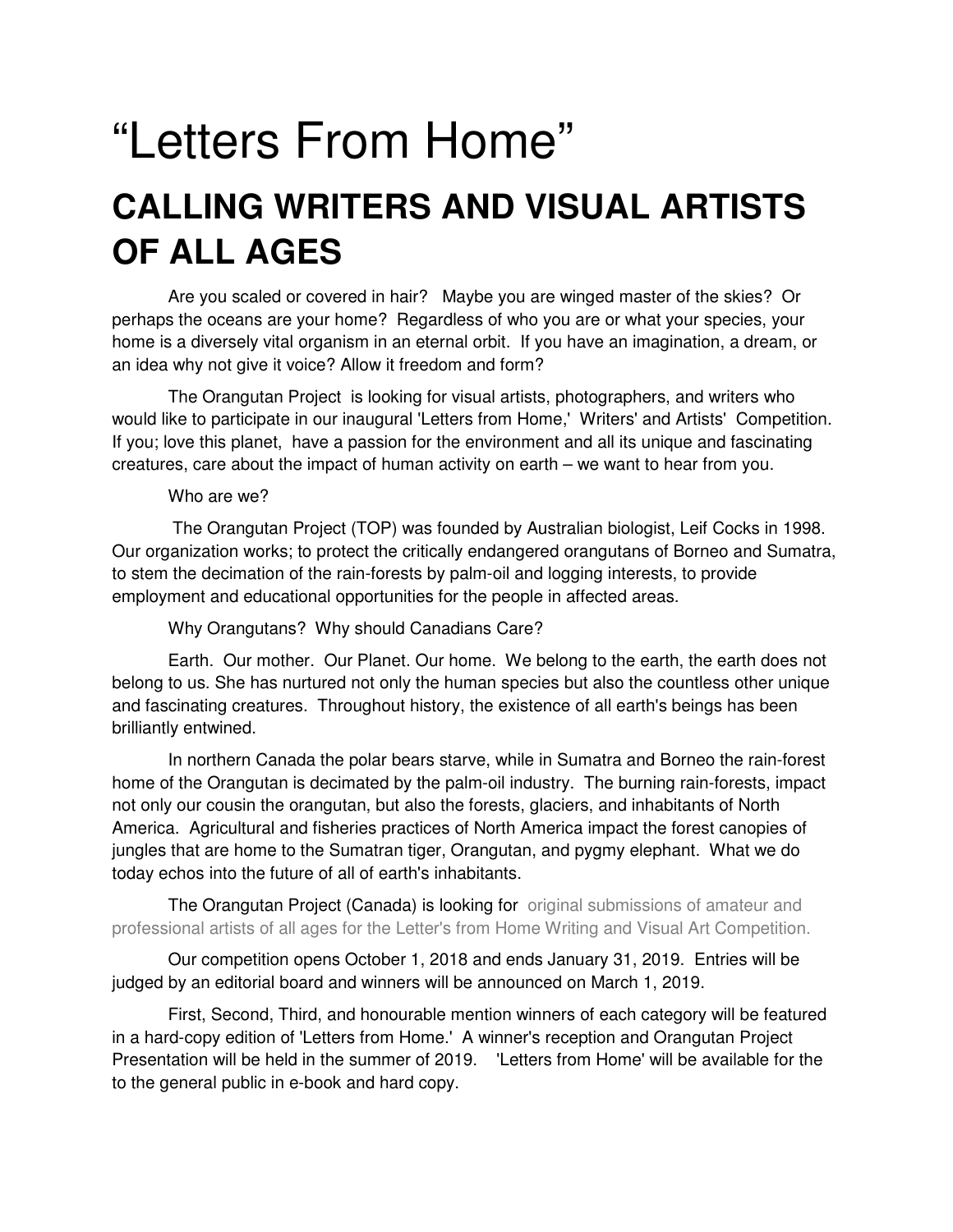A ten dollar (cdn) entry fee must accompany all submissions.

To contact us please e-mail – Angela.zimmerling@orangutans.ca or Nikko.konyk@orangutans.ca

Writers are invited to explore the following topics:

- a) the bond or connection between all living creatures
- b) the impact of human activity on the planet
- c) the emotional connection between human and non/human animals
- d) the rain-forest home
- e) orangutans apes our family

f) any other topic exploring the importance of an improved relationship between humanity and the natural world to ensure the continuity of all life on our planet.

#### Categories:

#### **Poetry**

- no more than 6 poems per submissions
- all work must be original and not have been previously published
- all work must be the creation of the individual whose name appears on accompanying submission form

#### **Fiction**

- must be double spaced
- pages must be numbered in upper right hand corner
- must be the original work of individual whose name appears on accompanying submission form
- must not have been previously published
- must be no more than 2500 wds

#### **Non-fiction**

- may take the form of journal or personal
- must be double spaced
- must not have been previously published
- must be the original work of individual whose name appears on accompanying entry submissions